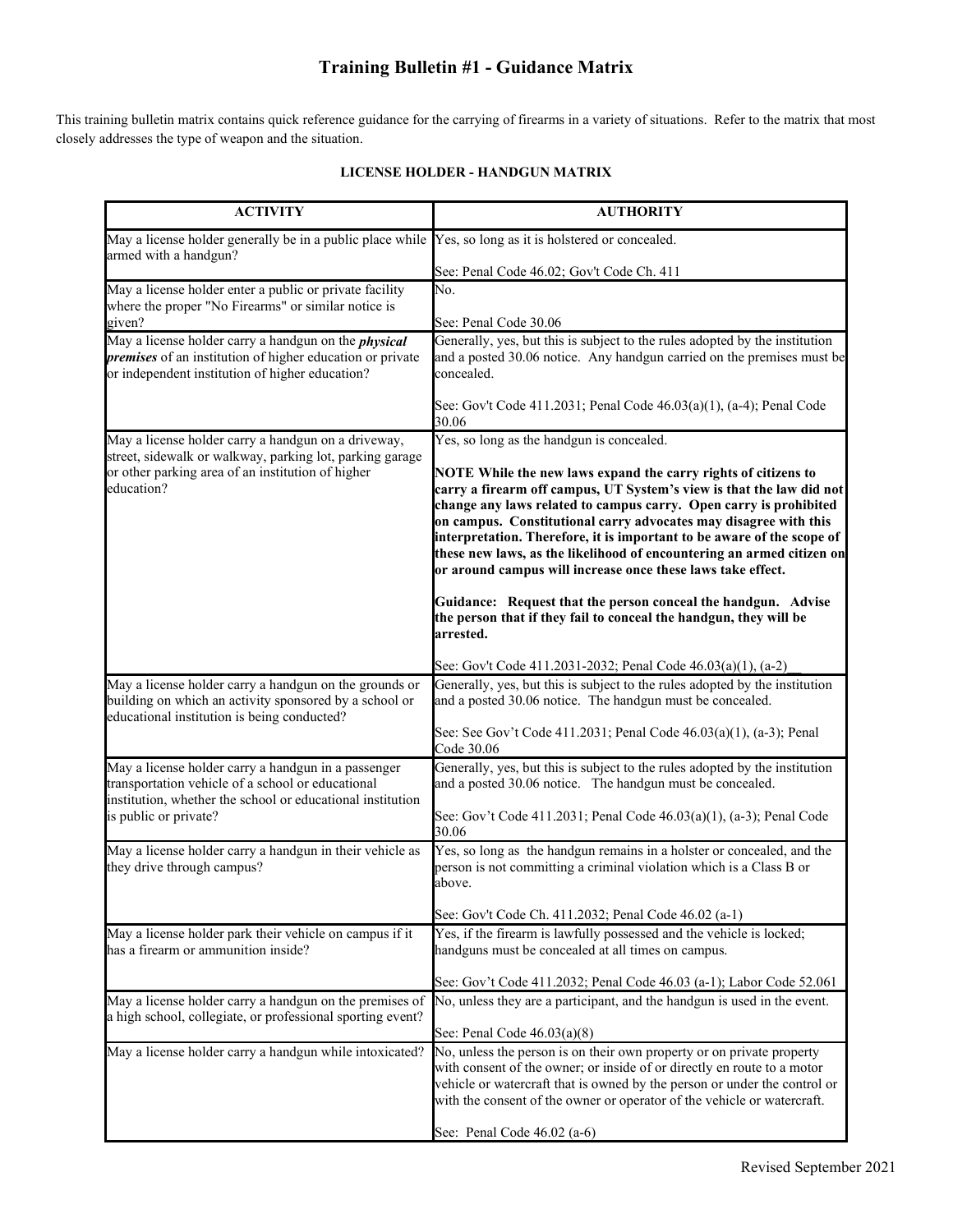# **Training Bulletin #1 - Guidance Matrix**

### **UNLICENSED - HANDGUN MATRIX**

| <b>ACTIVITY</b>                                                                                                                                                            | <b>AUTHORITY</b>                                                                                                                                                                                                                                                                                                                                                                                                                               |
|----------------------------------------------------------------------------------------------------------------------------------------------------------------------------|------------------------------------------------------------------------------------------------------------------------------------------------------------------------------------------------------------------------------------------------------------------------------------------------------------------------------------------------------------------------------------------------------------------------------------------------|
| May an unlicensed person generally be in a public place<br>while armed with a handgun?                                                                                     | Yes, so long as the person is 1) 21 years of age or older; 2) not<br>otherwise prohibited from possessing a firearm under Texas or Federal<br>law; and 3) has not been convicted of certain crimes within the<br>previous five years. The handgun must be holstered or concealed.                                                                                                                                                              |
|                                                                                                                                                                            | See: Penal Code 46.02<br>No.                                                                                                                                                                                                                                                                                                                                                                                                                   |
| May an unlicensed person enter a public or private<br>facility with a handgun where the proper "No Firearms"<br>or similar notice is given?                                | See: Penal Code 30.05                                                                                                                                                                                                                                                                                                                                                                                                                          |
| May an unlicensed person carry a handgun on the                                                                                                                            | No.                                                                                                                                                                                                                                                                                                                                                                                                                                            |
| <i>physical premises</i> of an institution of higher education or<br>private or independent institution of higher education?                                               | See: Penal Code $46.03(a)(1)$                                                                                                                                                                                                                                                                                                                                                                                                                  |
| May an unlicensed person carry a handgun on a                                                                                                                              | No.                                                                                                                                                                                                                                                                                                                                                                                                                                            |
| driveway, street, sidewalk or walkway, parking lot,<br>parking garage or other parking area of an institution of<br>higher education?                                      | NOTE: While the new laws expand the carry rights of citizens to<br>carry a firearm off campus, UT System's view is that the law did                                                                                                                                                                                                                                                                                                            |
|                                                                                                                                                                            | not change any laws related to campus carry. Open carry is<br>prohibited on campus and unlicensed persons are not allowed to<br>carry a handgun anywhere on campus. Constitutional carry<br>advocates may disagree with this interpretation. Therefore, it is<br>important to be aware of the scope of these new laws, as the<br>likelihood of encountering an armed citizen on or around campus<br>will increase once these laws take effect. |
|                                                                                                                                                                            | Guidance: Request that the person leave campus with the firearm<br>or secure the firearm in their vehicle. Advise the person that if<br>they fail to do so, they will be arrested.                                                                                                                                                                                                                                                             |
|                                                                                                                                                                            | See: Penal Code 46.03(a)(1); Penal Code 30.05                                                                                                                                                                                                                                                                                                                                                                                                  |
| May an unlicensed person carry a handgun on the<br>grounds or building on which an activity sponsored by a<br>school or educational institution is being conducted?        | No, unless pursuant to written regulations or written authorization of<br>the institution.                                                                                                                                                                                                                                                                                                                                                     |
|                                                                                                                                                                            | See: Penal Code $46.03(a)(1)$                                                                                                                                                                                                                                                                                                                                                                                                                  |
| May an unlicensed person carry a handgun in a passenger<br>transportation vehicle of a school or educational<br>institution, whether the school or educational institution | No, unless pursuant to written regulations or written authorization of<br>the institution                                                                                                                                                                                                                                                                                                                                                      |
| is public or private?                                                                                                                                                      | See: Penal Code $46.03(a)(1)$                                                                                                                                                                                                                                                                                                                                                                                                                  |
| May an unlicensed person carry a handgun in their<br>vehicle as they drive through campus?                                                                                 | Yes, so long as the handgun is lawfully possessed, remains in a<br>holster, or concealed, and the person is not committing a criminal<br>violation which is a Class B or above.                                                                                                                                                                                                                                                                |
|                                                                                                                                                                            | Penal Code 46.02 (a-1)                                                                                                                                                                                                                                                                                                                                                                                                                         |
| it has a firearm or ammunition inside?                                                                                                                                     | May an unlicensed person park their vehicle on campus if Yes, if the firearm is lawfully possessed and the vehicle is locked.<br>See: Penal Code 46.02; Labor Code 52.061                                                                                                                                                                                                                                                                      |
| May an unlicensed person carry a handgun on the                                                                                                                            | No, unless they are a participant, and the handgun is used in the event.                                                                                                                                                                                                                                                                                                                                                                       |
| premises of a high school, collegiate, or professional<br>sporting event?                                                                                                  | See: Penal Code $46.03(a)(8)$                                                                                                                                                                                                                                                                                                                                                                                                                  |
| May an unlicensed person carry a handgun while<br>intoxicated?                                                                                                             | No, unless the person is on their own property or on private property<br>with consent of the owner; or inside of or directly en route to a motor<br>vehicle or watercraft that is owned by the person or under the control<br>or with the consent of the owner or operator of the vehicle or<br>watercraft.<br>See: Penal Code 46.02 (a-6)                                                                                                     |